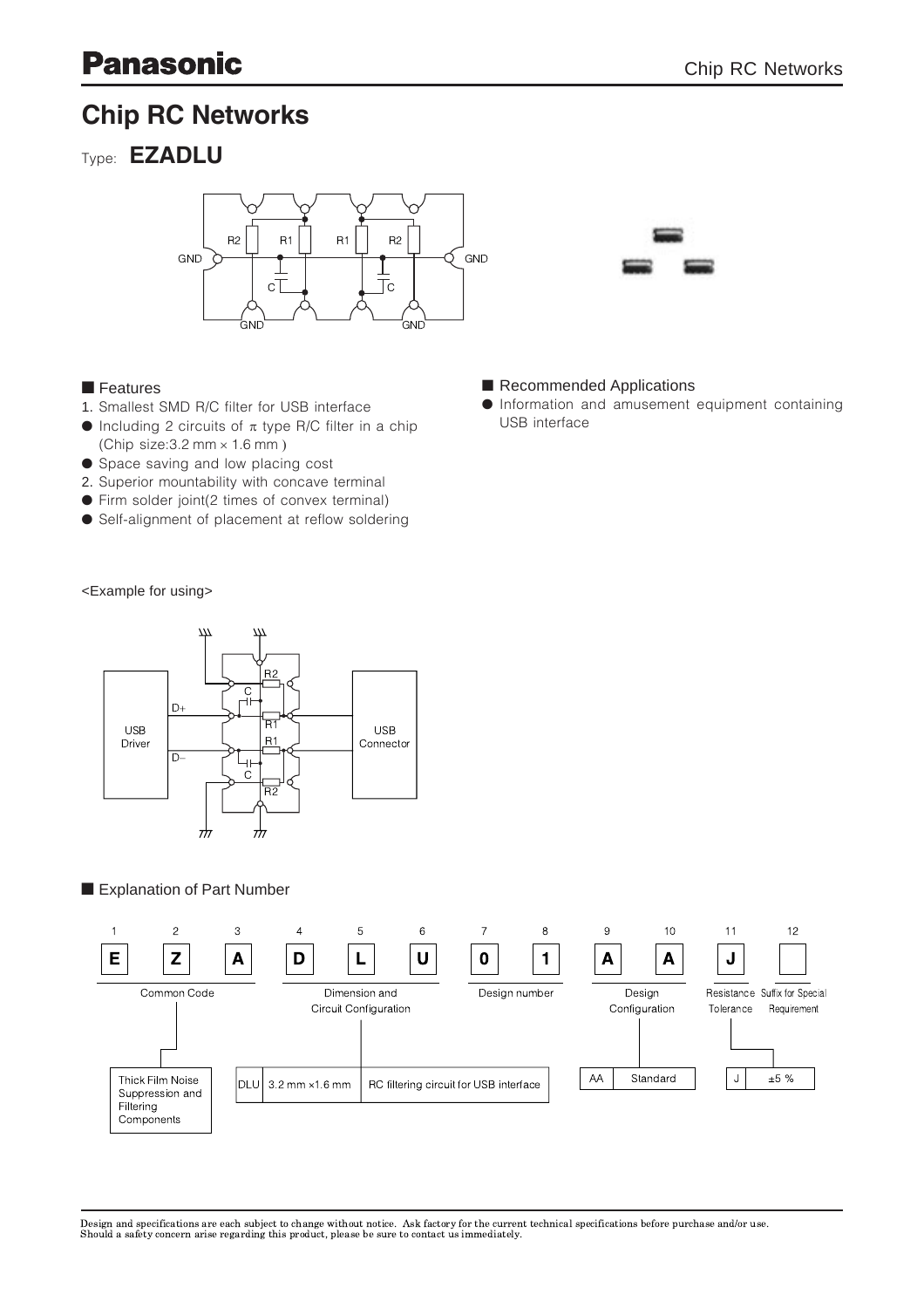

# **n** Circuit Configuration



# $\blacksquare$  Ratings

|                     | Item                                                                | Specification                                                                |  |  |  |
|---------------------|---------------------------------------------------------------------|------------------------------------------------------------------------------|--|--|--|
| Resistor            | Resistance Values                                                   | 10 $\Omega$ to 100 k $\Omega$                                                |  |  |  |
|                     |                                                                     | Standard R1:15 $\Omega$ , 27 $\Omega$ , R2:15 k $\Omega$                     |  |  |  |
|                     | Resistance Tolerance                                                | ±5%                                                                          |  |  |  |
|                     | Temperature Cofficient of Resistor (T.C.R.)                         | $\pm 200 \times 10^{-6}$ (2 (ppm/°C)                                         |  |  |  |
|                     | <b>Rated Power</b>                                                  | 0.063 W( $\leq$ 70 °C(1))                                                    |  |  |  |
|                     | Limiting Element Voltage (Maximum Rated Continuous Working Voltage) | $25 V^{(2)}$                                                                 |  |  |  |
| apacitor<br>$\circ$ | Capacitance Values                                                  | 10 pF to 100 pF                                                              |  |  |  |
|                     | (25 °C, 1 kHz <sup>(3)</sup> , 1 V rms)                             | Standard C:47 pF                                                             |  |  |  |
|                     | Capacitance Tolerance                                               | $+30 \% - 20 \%$                                                             |  |  |  |
|                     | Capacitance Temperature Characteristics                             | E Characteristic: +20 %/-55 %(-25 °C to +85 °C)                              |  |  |  |
|                     | <b>Dissipation Factor</b>                                           | Less than $3\% (25\degree C, 1\ \text{kHz}^{(3)}, 1\ \text{V} \ \text{rms})$ |  |  |  |
|                     | Rated Voltage                                                       | 12 V                                                                         |  |  |  |
|                     | Category Temperature Range (Operating Temperature Range)            | $-25$ °C to $+85$ °C                                                         |  |  |  |

(1) For resistors operated in ambient temperature above 70 °C, rated power shall be derated.("Power Derating Curve" is shown below)

(2) Rated Voltage for resistor shall be determined from  $\sqrt{\text{Rated Power} \times \text{Resistance Value}}$ , or Limiting Element Voltage (Max. Rated Continuous Working Voltage) whichever less.

(3) In measuring at 1 MHz, Capacitance and Dissipation Factor are different.

#### Power Derating Curve

For resistors operated in ambient temperatures above 70 °C, power rating shall be derated in accordance with the right figure.



Design and specifications are each subject to change without notice. Ask factory for the current technical specifications before purchase and/or use.<br>Should a safety concern arise regarding this product, please be sure to

### ■ Construction **n Construction** n Dimensions in mm(not to scale)

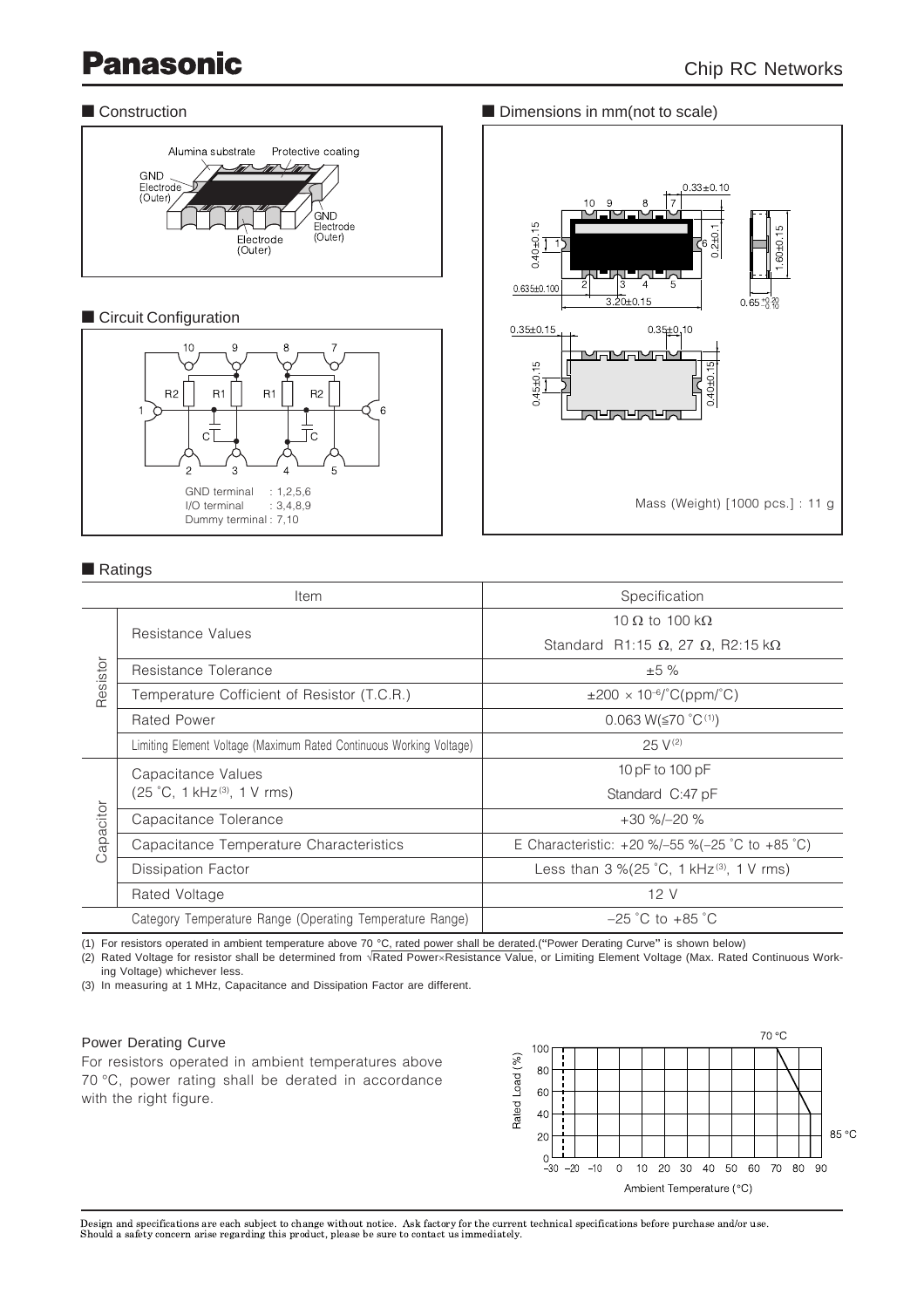### ■ Attenuation Characteristics



# **Packaging Methods (Taping)**

**Standard Quantity** 

| Type   | Kind of Taping                | Pitch $(P_1)$ | Quantity       |
|--------|-------------------------------|---------------|----------------|
| EZADLU | <b>Punched Carrier Taping</b> | 4 mm          | 5000 pcs./reel |

| <b>• Punched Carrier Taping</b> |
|---------------------------------|
|---------------------------------|



|                                                                                                                                                                                                                                                                                   | i y pe |    |         | v v                   |  |                     |                  |
|-----------------------------------------------------------------------------------------------------------------------------------------------------------------------------------------------------------------------------------------------------------------------------------|--------|----|---------|-----------------------|--|---------------------|------------------|
| Dimensions $\left  \frac{1}{2.00^{10.20}} \right  2.00^{10.20}   3.60^{10.20}   8.00^{10.20}   3.50^{10.05}   1.75^{10.10}   4.00^{10.10}   1.75^{10.10}   1.00^{10.10}   1.00^{10.10}   1.00^{10.10}   1.00^{10.10}   1.00^{10.10}   1.00^{10.10}   1.00^{10.10}   1.00$<br>(mm) |        |    |         |                       |  |                     |                  |
|                                                                                                                                                                                                                                                                                   |        |    |         |                       |  |                     |                  |
|                                                                                                                                                                                                                                                                                   | l ype  | Ρ. | $P_{2}$ | $\phi$ D <sub>0</sub> |  |                     | ls               |
| $\left.\n\begin{array}{c c}\n\text{Dimensions} & \text{EZADLU} & 4.00^{\pm0.10} & 2.00^{\pm0.05}\n\end{array}\n\right $<br>(mm)                                                                                                                                                   |        |    |         | $1.50_{-0}^{+0.10}$   |  | $  0.75^{\pm 0.05}$ | $0.84^{\pm0.10}$ |





|                           | Type | øΑ                             | øΒ |                  | øС          |  |
|---------------------------|------|--------------------------------|----|------------------|-------------|--|
| Dimensions<br>(mm) EZADLU |      | $180.0^{+0}_{-3.0}$<br>60 min. |    |                  | $13^{+1.0}$ |  |
|                           |      |                                |    |                  |             |  |
|                           | Type | W                              |    |                  |             |  |
| Dimensions<br>(mm) EZADLU |      | $9.0^{\pm 1.0}$                |    | $11.4^{\pm 1.0}$ |             |  |

Design and specifications are each subject to change without notice. Ask factory for the current technical specifications before purchase and/or use.<br>Should a safety concern arise regarding this product, please be sure to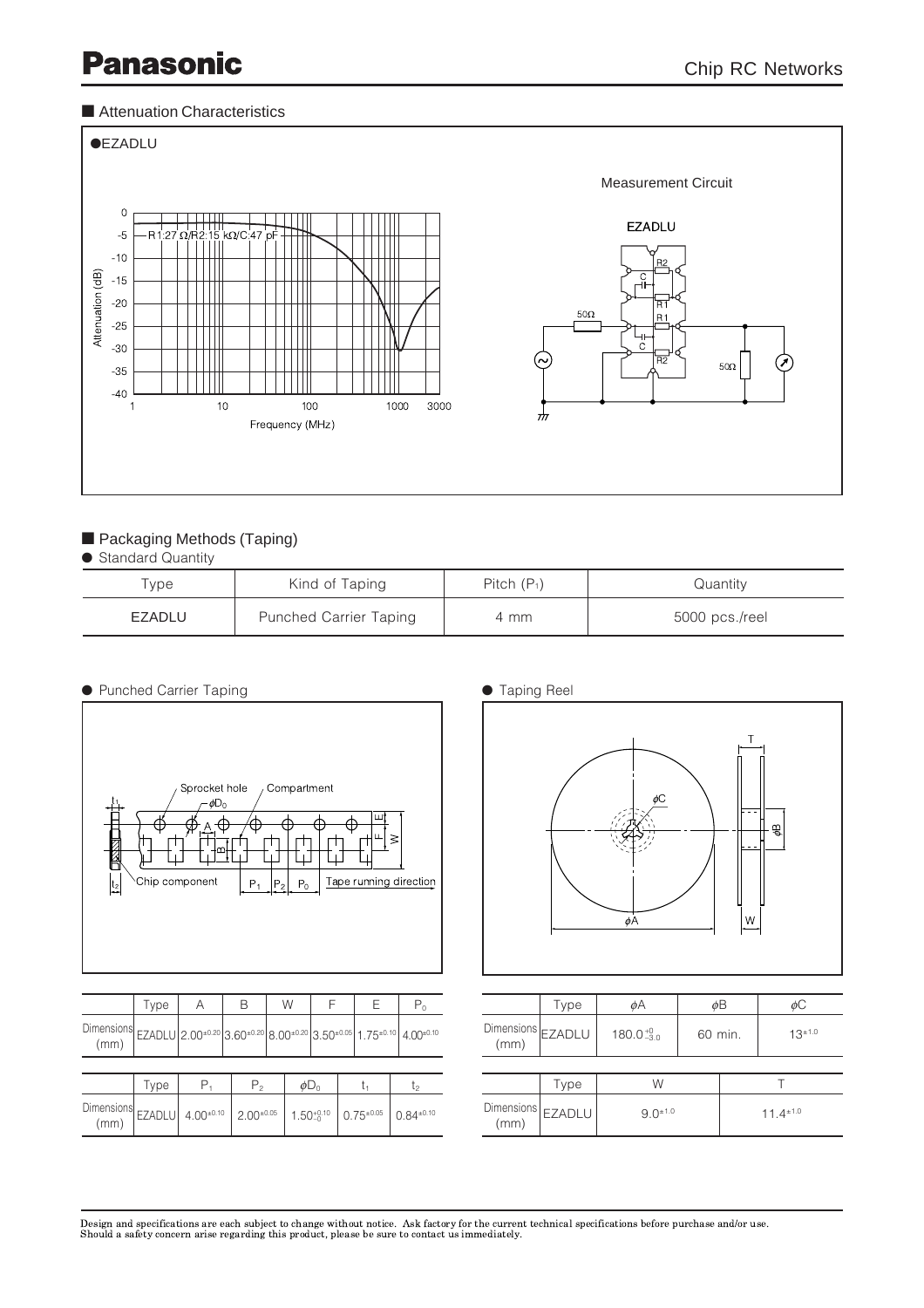## Recommended Land Pattern Design



## Recommended Soldering Conditions

Recommendations and precautions are described below.

- **Recommended soldering conditions for reflow**
- ·Reflow soldering shall be two times maximum.

·Please contact us for additional information when you use in conditions other than those specified.

·Please measure a temperature of terminations and study solderability every kind of solder and board, before actual use.



| For solder (Example : Sn/Pb)              |                  |               |  |  |  |
|-------------------------------------------|------------------|---------------|--|--|--|
|                                           | Temperature      | Time          |  |  |  |
| Preheating                                | 140 °C to 160 °C | 60 s to 120 s |  |  |  |
| Main heating                              | Above 200 °C     | 30 s to 40 s  |  |  |  |
| Peak                                      | $235 + 5 °C$     | max. 10 s     |  |  |  |
| For lead-free solder (Example : Sn/Ag/Cu) |                  |               |  |  |  |
|                                           | Temperature      | Time          |  |  |  |
| $\sim$                                    |                  |               |  |  |  |

| Preheating   | 150 °C to 180 °C | 60 s to 120 s |  |  |
|--------------|------------------|---------------|--|--|
| Main heating | Above 230 °C     | 30 s to 40 s  |  |  |
| Peak         | max. 260 °C      | max. 10 s     |  |  |

This product has circuits on both sides. Do not use adhesives, because we are afraid that characteristics is impaired by adhesives.

We can not recommend the flow soldering to Chip RC Networks: EZADLU, because solder bridging may happen owing to the narrow 0.635 mm pitch.

# Cautions for Safety

The following are precautions for individual products. Please also refer to the precautions common to CR Combinations, Fuses, and Sensors shown on page EX3 of this catalog.

- 1. Take measures against mechanical stress during and after mounting of Chip RC Networks (hereafter called the RC Networks) so as not to damage their electrodes and protective coatings.
	- Be careful not to misplace the RC Networks on the land patterns. Otherwise, solder bridges may be caused.
- 2. Do not use halogen-based or other high-activity flux. Otherwise, the residue may impair the RC Networks' performance and/or reliability.
- 3. Perform sufficient preheating so that the difference of the solder temperature and the RC Networks chip surface temperature becomes 100 °C or less. Maintain the temperature difference within 100 °C during rapid cooling by immersion into solvent after soldering.
- 4. When soldering with a soldering iron, never touch the RC Networks' bodies with the tip of the soldering iron. When using a soldering iron with a high temperature tip, finish the soldering as quickly as possible (within three seconds at 350 °C max.).
- 5. As the amount of applied solder becomes larger, the mechanical stress applied to the RC Networks increases, causing problems such as cracks and faulty characteristics. Avoid applying an excessive amount of solder.
- 6. Do not apply a shock to the RC Networks or pinch them with a hard tool (e.g. pliers and tweezers). Otherwise, the RC Networks' protective coatings and bodies may be chipped, affecting their performance.
- 7. Avoid excessive bend of printed circuit boards in order to protect the RC Networks from abnormal stress.
- 8. The static capacitance may decrease by a few percent from the time of shipment due to the characteristics peculiar to dielectric materials having a high dielectric constant.

Design and specifications are each subject to change without notice. Ask factory for the current technical specifications before purchase and/or use. Should a safety concern arise regarding this product, please be sure to contact us immediately.